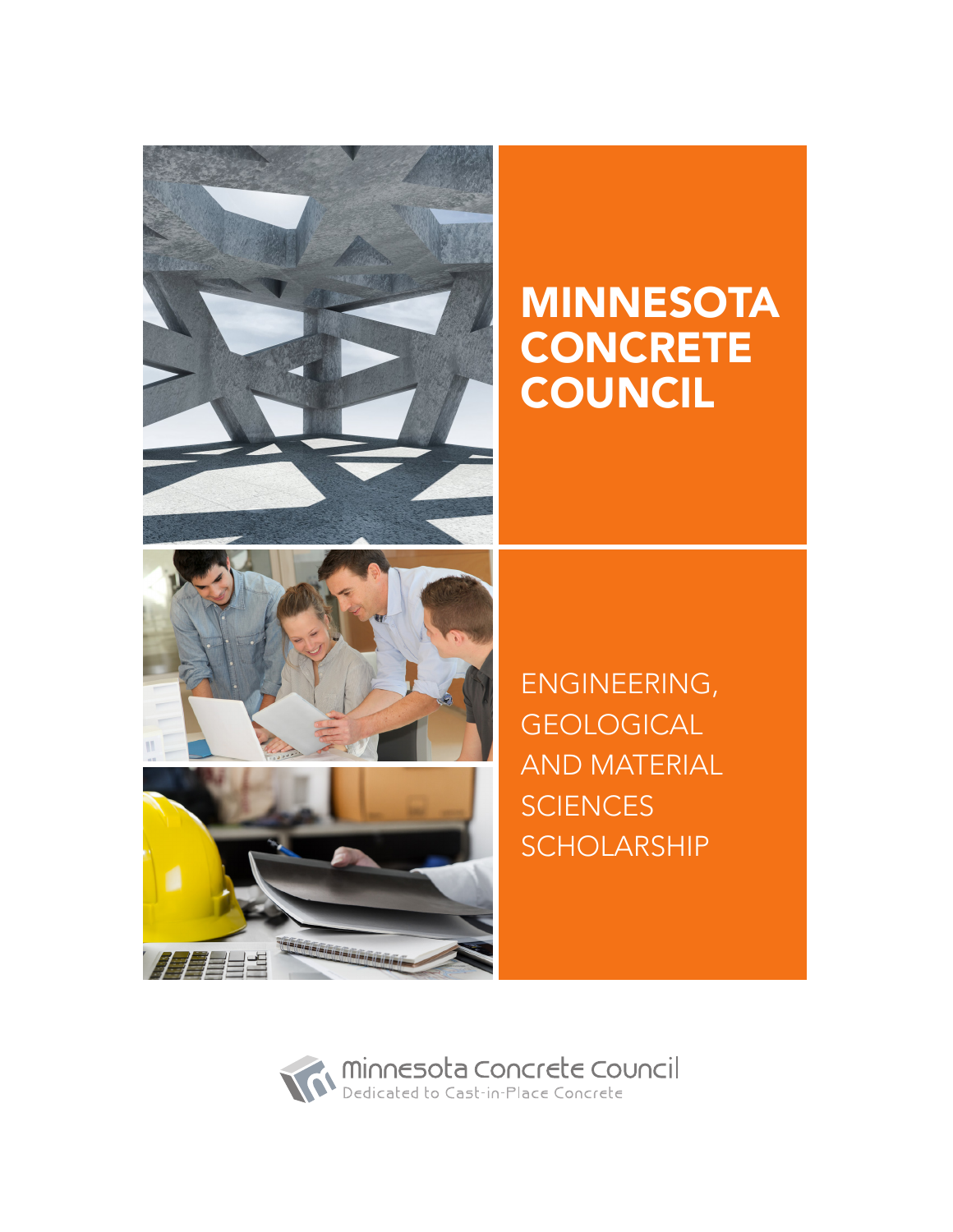THE MINNESOTA CONCRETE COUNCIL (MCC) is dedicated to advancing education, technical practice, scientific investigation and research into cast-in-place concrete materials and construction practices by organizing the efforts of its members as a nonprofit service organization. Individual memberships and member companies represent design, construction and support industries associated with reinforced and post-tensioned concrete construction throughout Minnesota. MCC members have national and international presence in the design, construction, forensic, materials, QA/ QC and construction fields. The organization is committed to keeping its members on the leading edge of technology as it relates to their respective disciplines via continuing education programs, networking opportunities and research.

As MCC has grown as an organization, so has its commitment to encouraging students to pursue careers in concrete related fields and to enhance the level of professionalism and industry engagement of those students.

#### SCHOLARSHIP AWARD

A scholarship ranging in value from \$1,000 to \$4,000 may be awarded on an annual basis to engineering, geological and material sciences students. (In addition to this scholarship. MCC also provides scholarship opportunities for students pursuing degrees in Construction Management or in Concrete Industry Management.)

MCC reserves the right to adjust the number and monetary value of its scholarships.

In addition to the cash scholarship prize, MCC will provide a complimentary one- year MCC student membership and complimentary registrations for all MCC continuing education opportunities for one year to the scholarship winner(s).

#### SCHOLARSHIP CRITERIA

- 1. Student's home address must be in Minnesota OR student must be currently enrolled in a postsecondary Minnesota school (College or University).
- 2. Student must be pursuing an education in technical/ professional fields associated with the cast-in-place concrete industry (Engineering, Geological, and Material Sciences).
- 3. Student must have a strong interest in concrete materials and/or concrete construction.

The MCC Scholarship Committee will review applications from qualified students and rank the students based on their proven interest in advancing design and construction that incorporates cast-in- place concrete construction.

#### SUBMISSION PROCESS AND TIMELINE

- Applications may be downloaded from the MCC website (www.mnconcretecouncil.com) or by e-mailing MCC (see below for e-mail address).
- Completed applications and essay must be received by December 1, 2022.
- Selected applicants will be interviewed in person or by web connection by January 15, 2023.
- The MCC scholarship(s) will be awarded at an MCC continuing education program in the winter/spring 2023.
- The scholarship recipients are expected to attend a minimum of one MCC continuing education program sometime in the next academic period.

#### **EVALUATION**

Applicants will be evaluated on:

- Involvement in concrete related activities
- Involvement in professional student organizations
- Involvement in extra-curricular activities
- Work experience both concrete and non-concrete related (such as internships and research in concrete related fields)
- Written essay
- Transcript from College or University to document course work (Unofficial transcripts will be accepted.)
- Letters of recommendation

#### **CONTACT**

If you have any questions regarding the MCC Scholarship program, please contact Margaret Mills at 651-482-9549 or by e-mail at margaret@ mnconcretecouncil.com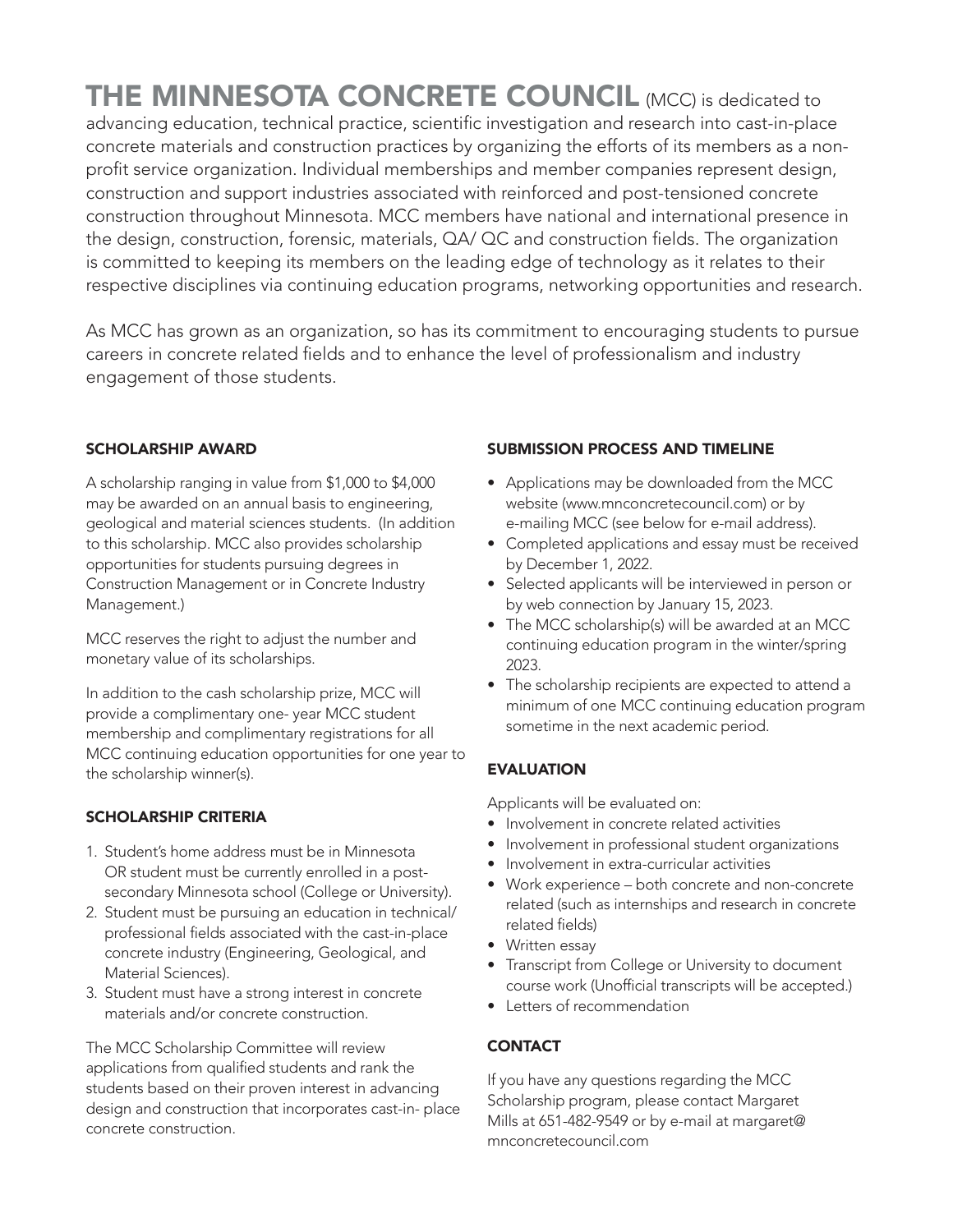# MINNESOTA CONCRETE COUNCIL

## Engineering, Geological And Material Sciences Scholarship Application

Please TYPE the information into the form below.

#### General Information

| Name:             |                |
|-------------------|----------------|
| Home Address:     |                |
| City, State, Zip: |                |
| Phone:            | Email Address: |

#### Current College / University Information

| School Name:                                      |                                  |
|---------------------------------------------------|----------------------------------|
| Your Address at School (If Different from Above): |                                  |
| City, State, Zip:                                 |                                  |
| Entrance Date:                                    | <b>Expected Graduation Date:</b> |
| Expected Degree(s):                               | Cumulative GPA:                  |
|                                                   |                                  |

#### Secondary (High School) Information

| School Name:            |                 |  |
|-------------------------|-----------------|--|
| City, State:            |                 |  |
| <b>Completion Date:</b> | Cumulative GPA: |  |

#### Work Experience / Internships

Please provide information on work experience (concrete-related and other) you have had while you were enrolled in your current program:

| Company, Location & Title | Dates Employed | Duties/Responsibilities |  |
|---------------------------|----------------|-------------------------|--|
|                           |                |                         |  |
|                           |                |                         |  |
|                           |                |                         |  |
|                           |                |                         |  |
|                           |                |                         |  |

#### Professional Activities, Memberships & Extracurricular Activities

Please give a brief description of activities you have been in while enrolled in your current program:

| Organization | Dates of Involvement | Duties/Responsibilities | Officer / Committee Positions |
|--------------|----------------------|-------------------------|-------------------------------|
|              |                      |                         |                               |
|              |                      |                         |                               |
|              |                      |                         |                               |
|              |                      |                         |                               |